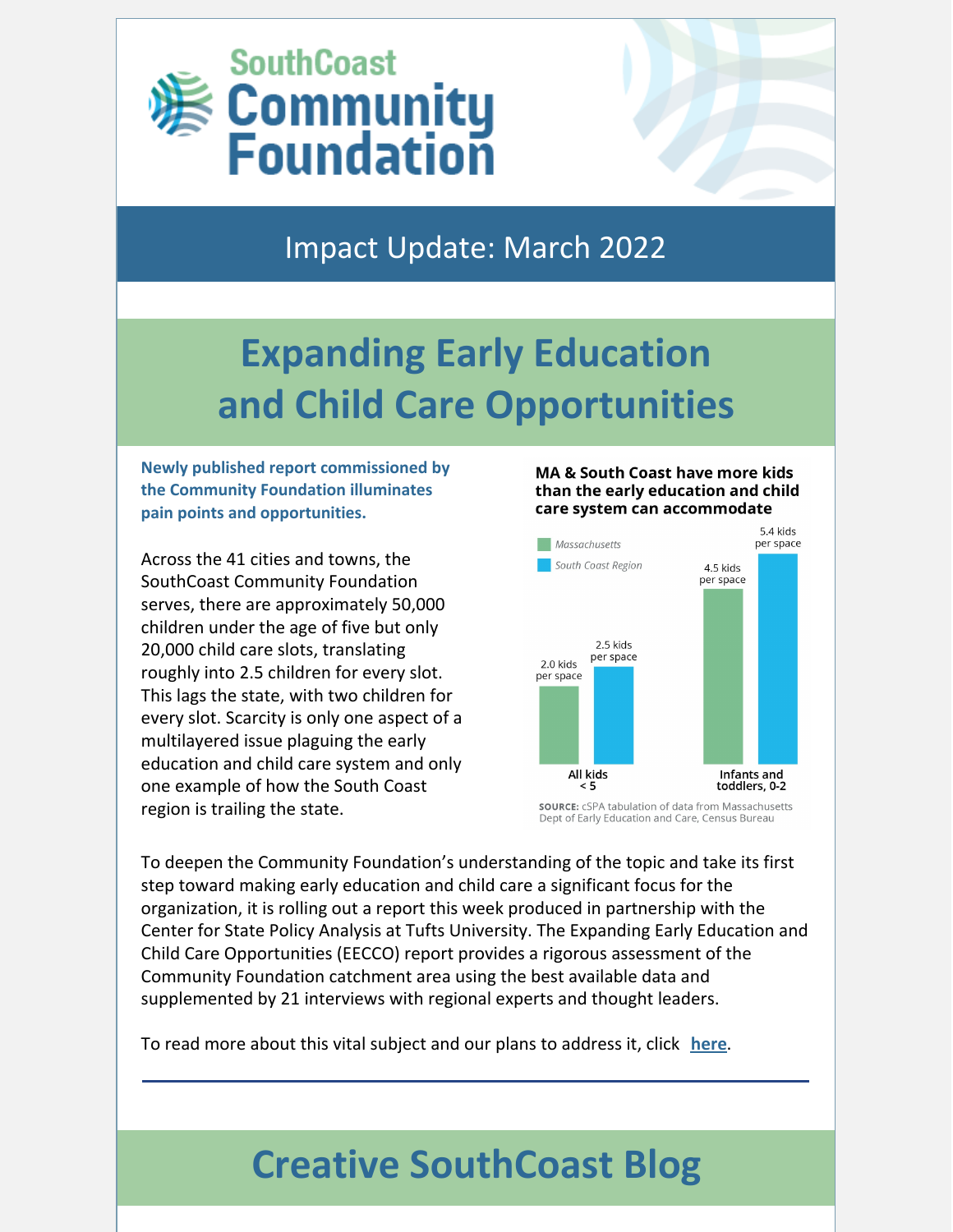

#### **Not Just a "Nice to Have"**

When it comes to economic development, are the arts a " *nice* to have" or a "*must-*have"? The answer to that question was made clear when MassDevelopment chose, not a commercial business, but a mill converted to artists' studios in New Bedford to announce the newest [Transformative](https://www.massdevelopment.com/what-we-offer/key-initiatives/tdi) Development Initiative (TDI) districts across Massachusetts.

To read the latest Creative SouthCoast blog, click **[here](https://bit.ly/3vBi5Ls)**.

Photo: Steven Froias | LOVE THE AVE.

## **Grant Update**



#### **Accepting Applications**

**CARES Act Community [Department](https://bit.ly/3sHSkps) Block Grant**: For qualified 501c3 organizations addressing food security needs related to the impacts of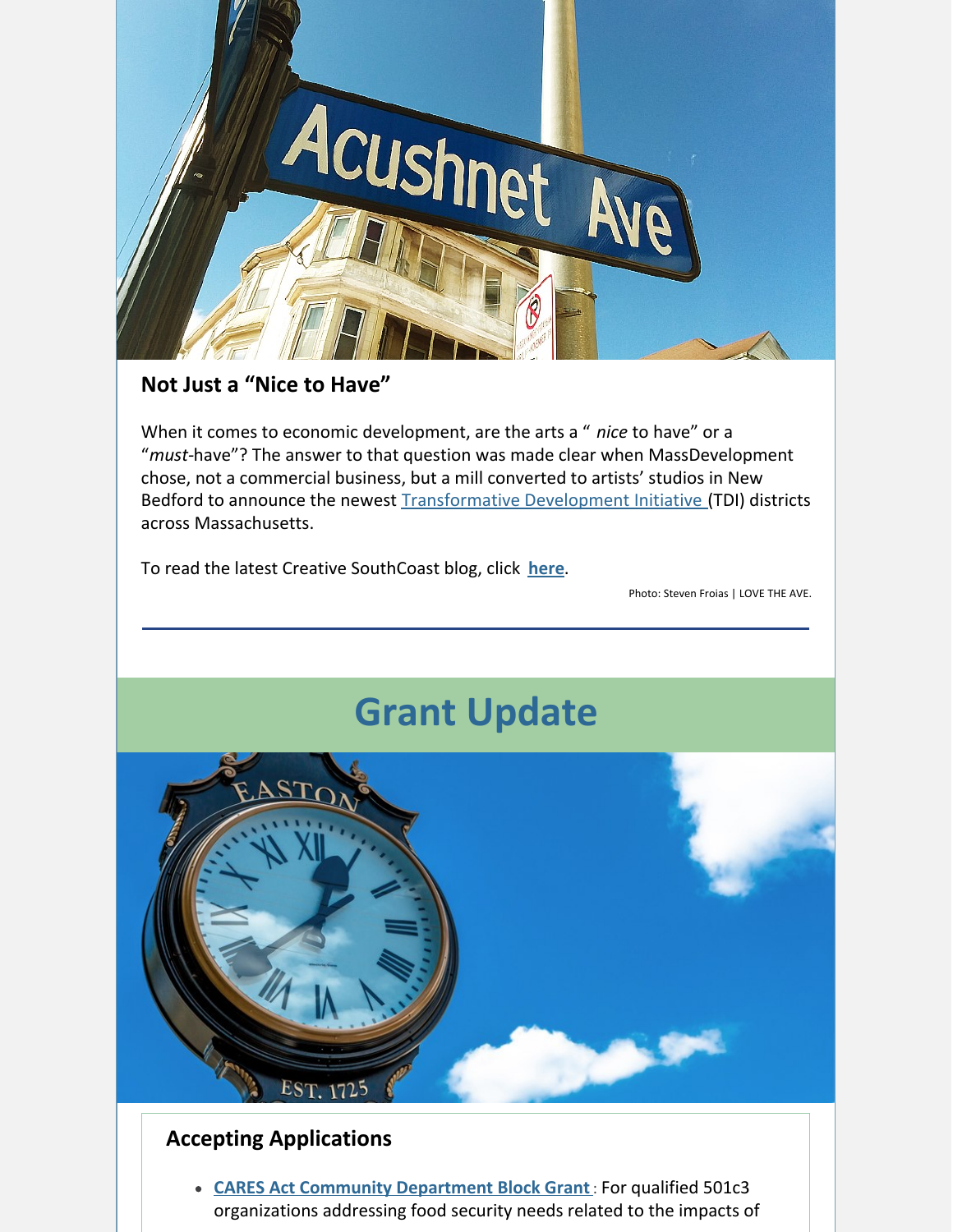the COVID-19 pandemic. **Deadline: March 15th**

- **[Scholarships](https://bit.ly/3LDVKCt)**: A variety of scholarship awards for students throughout Southeastern Massachusetts -- whether high school senior, current college student, or adult learner. **Deadline: March 31st.**
- **[Easton](https://www.grantinterface.com/Process/Apply?urlkey=cfsema) Legacy Fund:** For not-for-profit organizations whose initiatives add to the quality of life within Easton or enhance the town. Priority given to projects that support the arts, culture, recreation, and local history. **Deadline: April 15th.**

### **Events & Training**

**VIRTUAL CONVENTION 2022 Institute for Trustees**

## **WRTWAL INSTITUTE FOR TRUSTEES**

#### **April 11 – May 26**

The Community Foundation in collaboration with Essex Community Foundation, Berkshire Taconic Community Foundation, and Community Foundation of Western Massachusetts is hosting the **2022 Institute for Trustees.** The virtual convention will kick off with a keynote speaker, followed by a series of workshops that will give nonprofit leaders and Board members the opportunity to develop skills to address complex issues and find solutions to formidable challenges from peers and colleagues from across the state.

Click **[here](https://bit.ly/3IYKTkr)** to learn more and register.

#### **NONPROFIT STRONG WORKSHOP The Great Resignation: Exploring Ways to Retain Nonprofit Employees**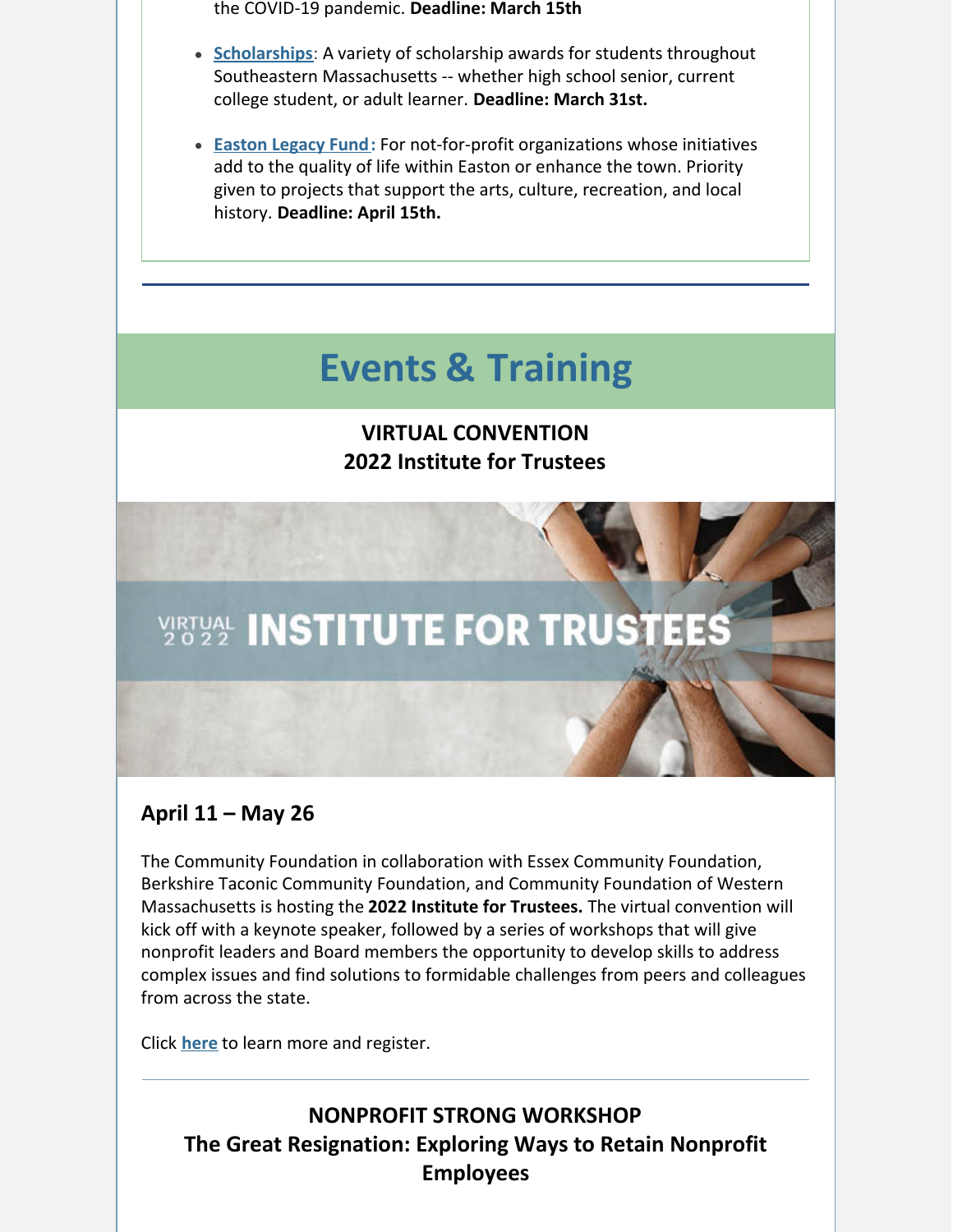

#### **Free: Wednesday, March 9th | 10:00 AM**

The SouthCoast Community Foundation is a founding member of the Massachusetts Community Foundations Partnership, a collaborative made up of 14 community foundations. Our intention is to partner with nonprofit organizations to support them as they address the critical issues facing communities across Massachusetts. One way we do this is through a series of technical assistance and capacity-building programs under the initiative, **Nonprofit Strong**.

We've all been hearing about The Great Resignation: record numbers of people leaving their job in the midst of the COVID-19 pandemic. Nonprofits are not exempt. But turnover is expensive and takes a toll on employee morale. How can organizations respond? This interactive Nonprofit Strong session will explore some simple and not so simple ways to retain employees.

Click **[here](https://bit.ly/3hrqOYh)** to learn more and register.

### **NONPROFIT STRONG WORKSHOP The Power of Equity in Fundraising**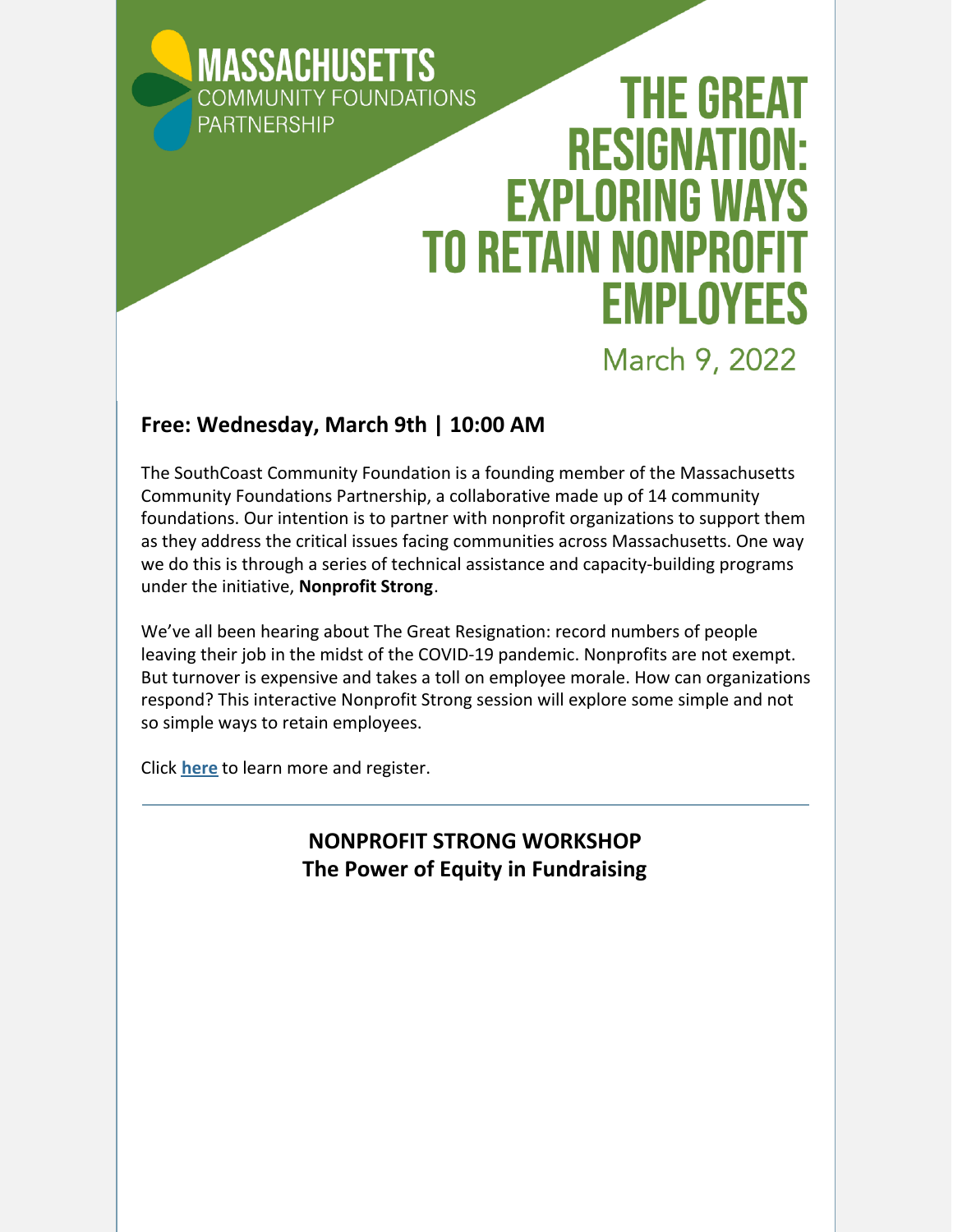

#### **Free: Tuesday, March 15th | 10:00 AM**

The nonprofit sector has played a role in widening the class divide in this country through fundraising and communication strategies that reinforce the donor's selfimage as a hero of the fundraising narrative. This session will explore the tensions that have held some organizations back from building transformational donor partnerships and provide tools to help organizations become stronger and more impactful by incorporating equitable fundraising and communication strategies. This session will be led by Sonya Shields, Senior Associate at Cause Effective.

Click **[here](https://bit.ly/3IGoQ26)** to learn more and register.

#### **WEBINAR**

**Culture & Community in a Time of Transformation: South Coast & South Shore**

### **CULTURE + COMMUNITY IN A TIME OF TRANSFORMATION**

# Focus on **Massachusetts**

**Free: Wednesday, March 9 | 12 PM**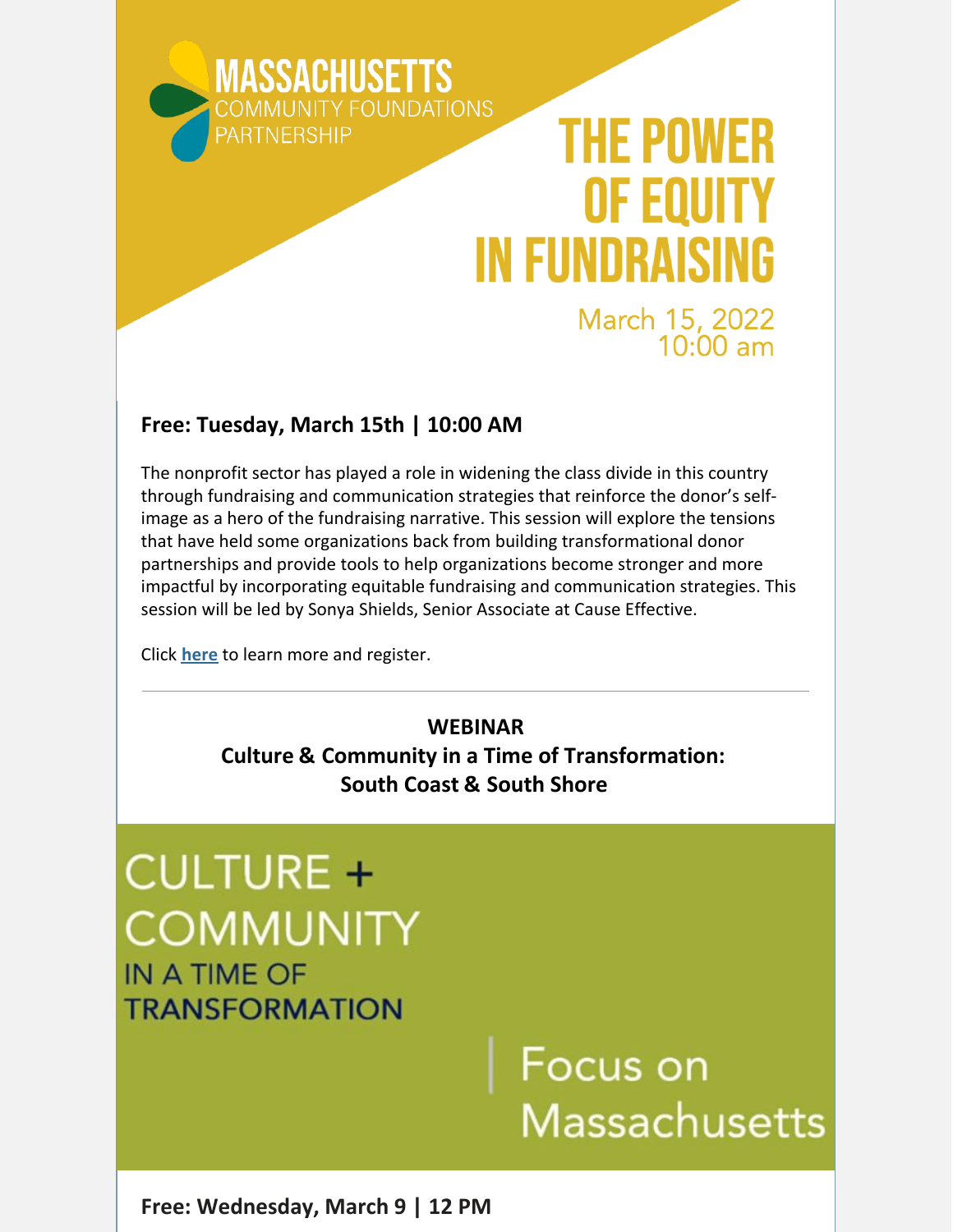This webinar will explore the role of the arts and culture sector within the South Coast and South Shore region against the backdrop of COVID-19 and the racial justice movements. Slover Linett, an independent consultant, will present key findings from a representative survey of Massachusetts residents with insights from South Coast/South Shore, specifically, fielded in April 2021. The Massachusetts-focused report was commissioned by Barr Foundation to extend learnings from the national Culture & Community research. This event is co-hosted by Arts & Culture Partners of New Bedford in partnership with regional partners including the SouthCoast Community Foundation.

Click **[here](https://www.eventbrite.com/e/culture-community-in-a-time-of-transformation-south-coast-south-shore-tickets-225441209727?utm-campaign=social&utm-content=attendeeshare&utm-medium=discovery&utm-term=listing&utm-source=cp&aff=escb)** to learn more and register.

#### **RETREAT Decolonizing Your Creative Practice: Urgency with Haus of Glitter**



**Free: Saturdays, March 26 & April 9 | 9:00 – 1:00 PM**

As part of our Creative SouthCoast Initiative and our commitment to a thriving arts and culture economy that is equitable and inclusive, we are providing free access to this two-part virtual retreat. Participants are invited to join the Haus of Glitter Performance Lab to unravel and heal from urgency, a symptom of white supremacy culture, both in creative practice and in the ways we move through the world.

Clic[k](https://bit.ly/3qKFDdT) **[here](https://bit.ly/3qKFDdT)** to learn more and register.